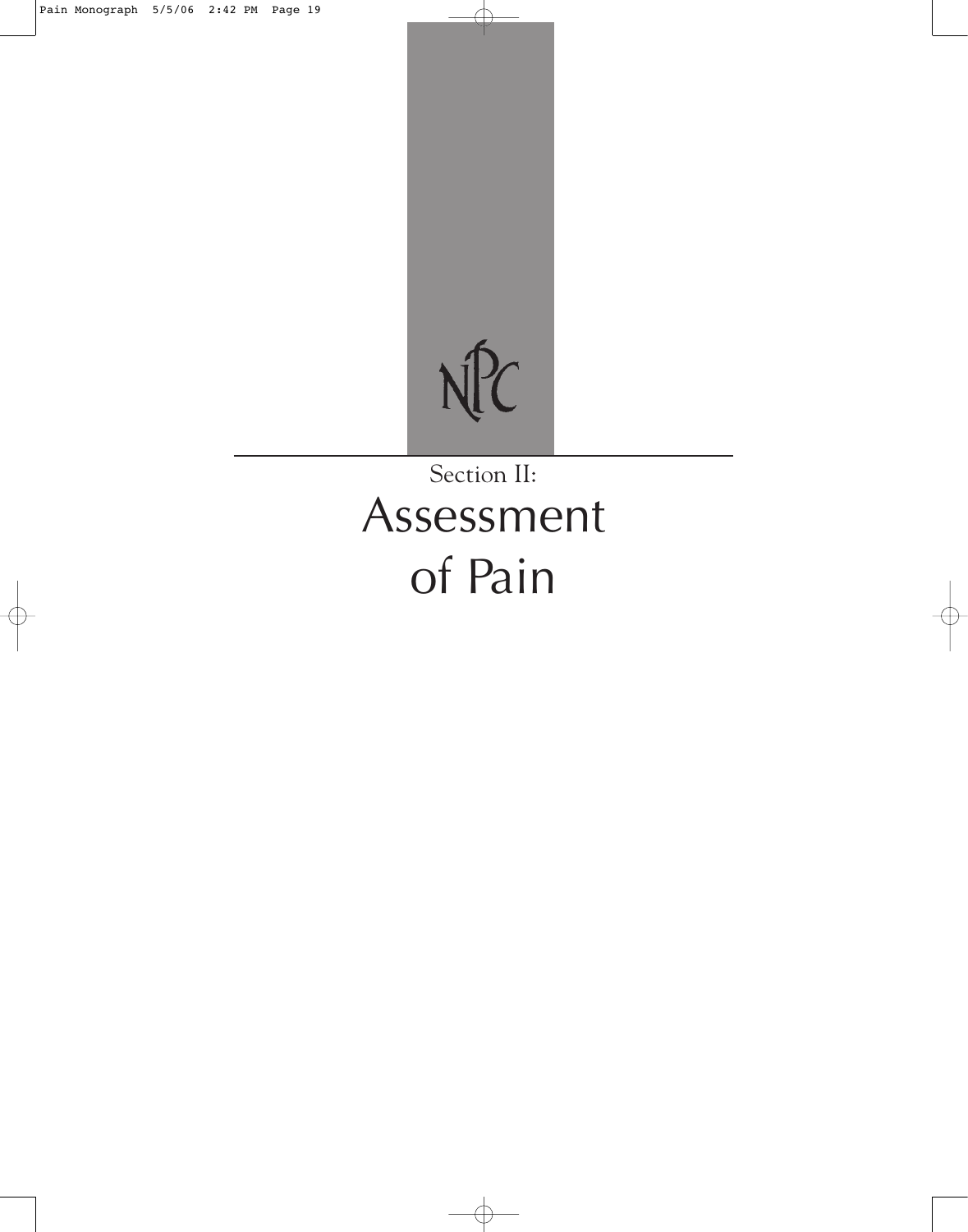# **A . I N I T I A L A S S E S S M E N T O F PA I N**

Assessment is an essential, but challenging, component of any pain management plan. Pain is subjective, so no satisfactory objective measures of pain exist. Pain is also multidimensional, so the clinician must consider multiple aspects (sensory, affective, cognitive) of the pain experience. Finally, the nature of the assessment varies with multiple factors (e.g., purpose of the assessment, the setting, patient population, clinician), so no single approach is appropriate for all patients or settings.

This section reviews some core principles of pain assessment and management to help guide this process. It then explores approaches that clinicians can use in the initial assessment of pain (i.e., patient history, physical examination, diagnostic studies). Subsequent discussions explore tools that facilitate assessment and address the reassessment of pain.

#### **1. Overcoming Barriers to Assessment**

Underassessment of pain is a major cause of inadequate pain management (see I.E). In fact, the most common reason for the undertreatment of pain in U.S. hospitals is the failure of clinicians to assess pain and pain relief.1 This situation has prompted recent efforts to raise clinicians' awareness of the importance of pain assessment. In 1996, the American Pain Society (APS) introduced the phrase "pain as the 5th vital sign."a,2 This initiative emphasizes that pain assessment is as important as assessment of the standard four vital signs and that clinicians need to take action when patients report pain.<sup>1</sup> The Veterans Health Administration recognized the value of such an approach and included pain as the 5th Vital Sign in their national pain management strategy.<sup>3</sup>

In addition to these efforts, the Joint Commission on Accreditation of Healthcare Organization (JCAHO) recently introduced standards for pain assessment and management relevant to multiple health care disciplines and settings (see V.B.1). These standards stress patients' rights to appropriate assessment and management of pain (JCAHO Standard RI 1.2.8, 2000) and emphasize that pain should be assessed in all patients (JCAHO Standard PE1.4, 2000).4 Multiple additional clinical practice guidelines (CPGs) for pain management have emerged

since the first guideline for pain management in 1992 (see V). Thus, the means for improved pain assessment and management are readily available. Successful pain management depends, in part, on clinician adherence to such standards and guidelines and commitment to some core principles of pain assessment and management (Table 7).

#### **2. Goals and Elements of the Initial Assessment**

Important goals of the initial assessment of pain include establishing rapport with the patient and providing an overview of the assessment process. <sup>8</sup> These processes help to engage the patient, foster appropriate treatment expectations, and promote a coordinated approach to management. The clinician's primary objective is to obtain information that will help identify

## **Table 7. Core Principles of Pain Assessment and Management**

- Patients have the right to appropriate assessment and management of pain (JCAHO Standard RI 1.2.8, 2000). Pain (should be) is assessed in all patients (JCAHO Standard PE1.4, 2000).
- Pain is always subjective.<sup>1</sup> Therefore, the patient's selfreport of pain is the single most reliable indicator of pain.5 A clinician needs to accept and respect this self-report, absent clear reasons for doubt.
- Physiological and behavioral (objective) signs of pain (e.g., tachycardia, grimacing) are neither sensitive nor specific for pain.<sup>5</sup> Such observations should not replace patient self-report unless the patient is unable to communicate.<sup>5</sup>
- Assessment approaches, including tools, must be appropriate for the patient population. Special considerations are needed for patients with difficulty communicating. Family members should be included in the assessment process, when possible.
- Pain can exist even when no physical cause can be found. Thus, pain without an identifiable cause should not be routinely attributed to psychological causes.
- Different patients experience different levels of pain in response to comparable stimuli. That is, a uniform pain threshold does not exist.
- Pain tolerance varies among and within individuals depending on factors including heredity, energy level, coping skills, and prior experiences with pain.
- Patients with chronic pain may be more sensitive to pain and other stimuli.
- Unrelieved pain has adverse physical and psychological consequences. Therefore, clinicians should encourage the reporting of pain by patients who are reluctant to discuss pain, deny pain when it is likely present, or fail to follow through on prescribed treatments (JCAHO standard PE1.4, 2000).
- Pain is an unpleasant sensory and emotional experience, so assessment should address physical and psychological aspects of pain.

Sources: References 1 and 4-7.

aThe Pain as the 5<sup>th</sup> Vital Sign initiative is a concept, not a guide, for pain assessment. Whereas assessing pain with each assessment of the standard four vital signs is appropriate in some clinical situations, more or less frequent assessment may be appropriate in others.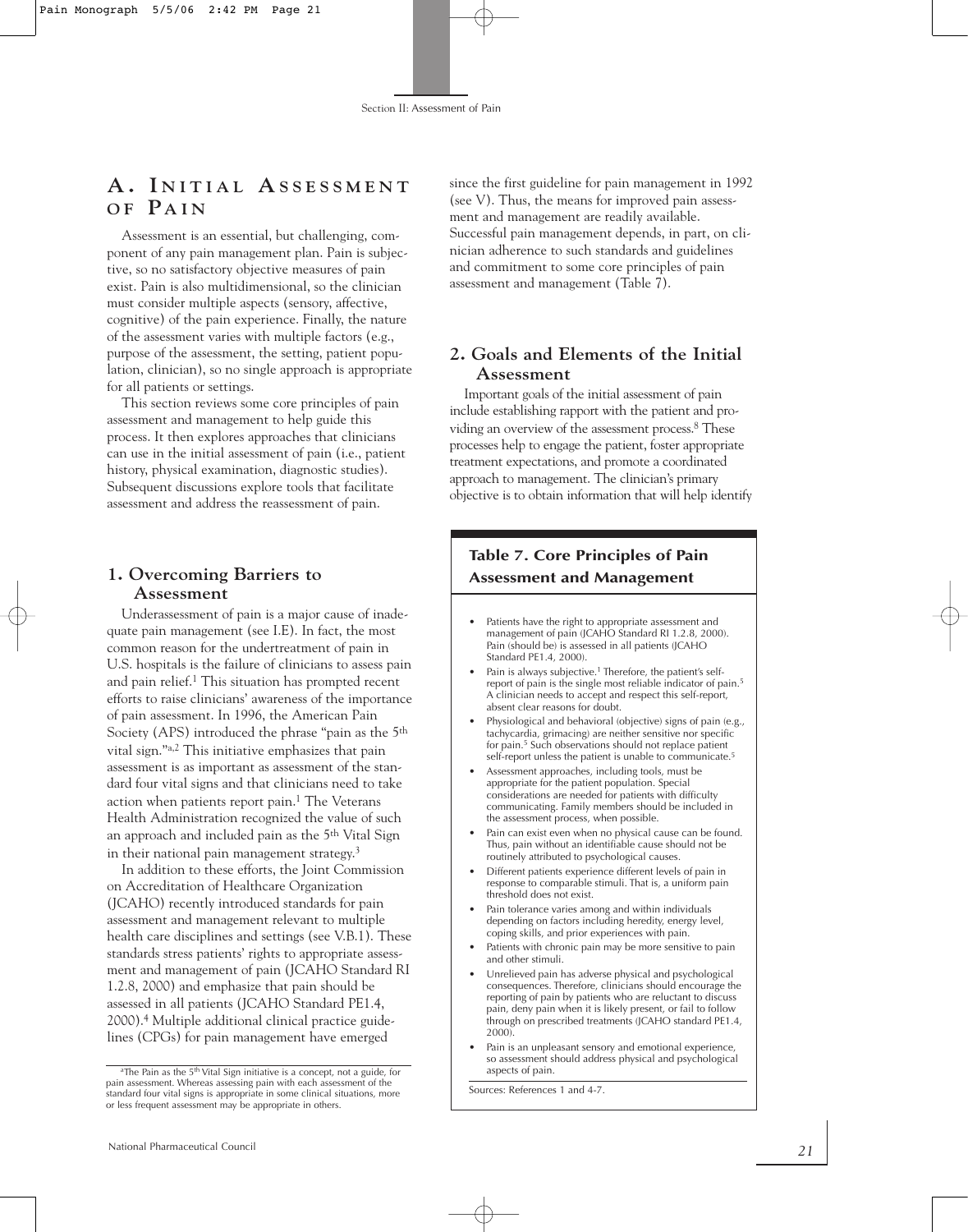the cause of the pain and guide management. A patient history, physical examination, and appropriate diagnostic studies are typically conducted for this purpose.

#### *a. Patient history*

The patient's self-report of pain is the most reliable indicator of pain. <sup>5</sup> Physiological and behavioral (objective) signs of pain (e.g., tachycardia, grimacing) are neither sensitive nor specific for pain and should not replace patient self-report unless the patient is unable to communicate. <sup>5</sup> Therefore, talking to patients and asking them about their pain (i.e., obtaining a "pain history") is integral to pain assessment.

The pain history usually is obtained as part of the patient history, which includes the patient's past medical history, medications, habits (e.g., smoking, alcohol intake), family history, and psychosocial history. Obtaining a comprehensive history provides many potential benefits, including improved management, fewer treatment side effects, improved function and quality of life, and better use of health care resources.9

The manner in which information is elicited from the patient is important. Ideally, the clinician should afford ample time, let the patient tell the story in his or her own words, and ask open-ended questions. Information to be elicited during the initial assessment of pain includes (see Table 8):

- Characteristics of the pain (e.g., duration, location, intensity, quality, exacerbating/alleviating factors)
- Present and past pain management strategies and their outcomes
- Past and present medical problems that may

| Parameter                                            | Information To Be Obtained                                                                                                                                                                                     | Sample Questions                                                                                                                                                                                                                                           |
|------------------------------------------------------|----------------------------------------------------------------------------------------------------------------------------------------------------------------------------------------------------------------|------------------------------------------------------------------------------------------------------------------------------------------------------------------------------------------------------------------------------------------------------------|
| Pain characteristics                                 | Onset and duration<br>Location(s)<br>Quality<br>Intensity (severity)<br>Associated symptoms<br>Exacerbating or alleviating factors                                                                             | When did the pain begin?<br>Where does it hurt? (Use diagram, when possible.)<br>What does the pain feel like?<br>How severe is the pain right now? (Use numeric rating scale to<br>obtain score, when possible.)<br>What increases or decreases the pain? |
| Management strategies                                | Past and current:<br>• Medications ("natural,"<br>nonprescription, and prescription)<br>• Nonpharmacologic treatments<br>• Coping strategies (e.g., prayer,<br>distraction)                                    | What methods have you used to manage the pain?<br>What methods have worked?                                                                                                                                                                                |
| Relevant<br>medical history                          | Prior illnesses<br>(including psychiatric<br>illnesses and chemical<br>dependence), surgeries,<br>and accidents<br>Coexisting acute or chronic illnesses<br>Prior problems with pain and<br>treatment outcomes | How is your general health?<br>Have you had any problems with pain in the past?<br>If so, how did you manage the pain?                                                                                                                                     |
| Relevant family<br>history                           | Health of family members<br>Family history of chronic pain<br>or illnesses                                                                                                                                     | How is the health of your family?<br>Do any family members have problems with pain?                                                                                                                                                                        |
| Psychosocial<br>history                              | Past or current:<br>• Developmental, marital, or<br>vocational problems<br>• Stressors or depressive symptoms<br>• "Reinforcers" of the pain (e.g.,<br>compensation-litigation issues)                         | Are there any recent sources of increased stress?<br>How has the pain affected your mood?                                                                                                                                                                  |
| Impact of the<br>pain on the<br>patient's daily life | Impact of the pain on the patient's:<br>$\bullet$ Work<br>• Other daily activities (e.g.,<br>chores, hobbies)<br>• Personal relationships<br>• Sleep, appetite, emotional state                                | How has the pain affected your work and relationships<br>with others?<br>How is your sleep?<br>How is your appetite?                                                                                                                                       |
| Patient's expectations<br>and goals                  | Expectations and goals for pain<br>management in regard to pain<br>intensity, daily activities, and<br>quality of life                                                                                         | What are your goals for treatment?                                                                                                                                                                                                                         |

#### **Table 8. Information From the Patient History**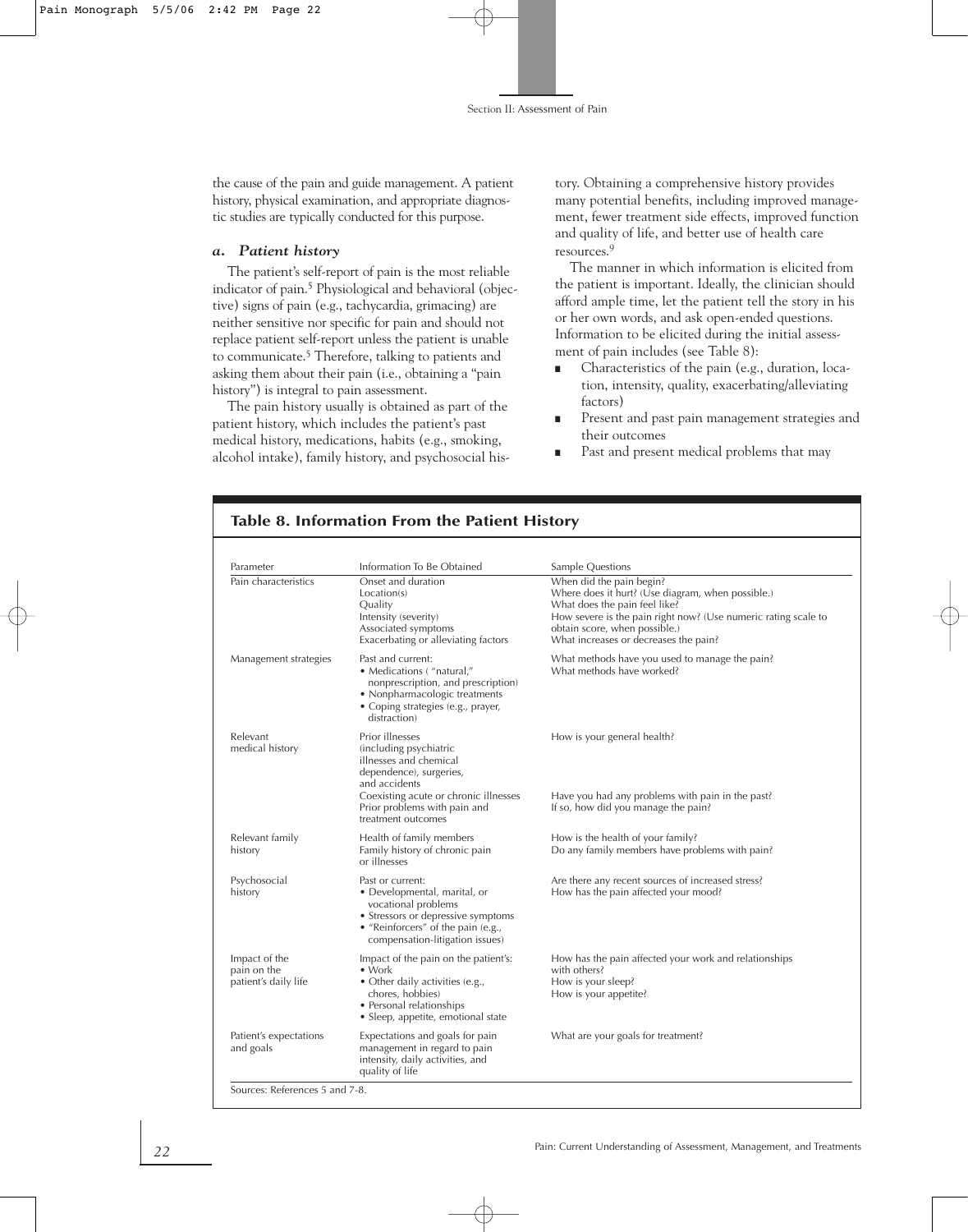influence the pain and/or its management

- Relevant family history
- Current and past psychosocial issues or factors that may influence the pain and its management
- The impact of the pain on the patient's daily life and functioning
- The patient's and family's knowledge of, expectations about, and goals for pain management. Careful characterization of the pain facilitates

diagnosis and treatment (see Table 9). Assessment tools (e.g., rating scales, questionnaires) play an

## **Table 9. Characteristics of Pain Types**

| Characteristic                   | Pain Types and Examples                                                                                                                                                                              |  |
|----------------------------------|------------------------------------------------------------------------------------------------------------------------------------------------------------------------------------------------------|--|
| Location and<br>distribution     | Localized pain: pain confined to site of<br>origin (e.g., cutaneous pain, some<br>visceral pain, arthritis, tendonitis)                                                                              |  |
|                                  | Referred pain: pain that is referred to a<br>distant structure (e.g., visceral pain such<br>as angina, pancreatitis, appendicitis,<br>acute cholecystitis)                                           |  |
|                                  | Projected (transmitted) pain: pain<br>transferred along the course of a nerve<br>with a segmental distribution (e.g.,<br>herpes zoster) or a peripheral<br>distribution (e.g., trigeminal neuralgia) |  |
|                                  | Dermatomal patterns: peripheral<br>neuropathic pain                                                                                                                                                  |  |
|                                  | Nondermatomal: central neuropathic<br>pain, fibromyalgia                                                                                                                                             |  |
|                                  | No recognizable pattern: complex<br>regional pain syndrome                                                                                                                                           |  |
| Duration and<br>periodicity      | Brief flash: quick pain such as a needle<br>stick                                                                                                                                                    |  |
|                                  | Rhythmic pulses: pulsating pain such as<br>a migraine or toothache                                                                                                                                   |  |
|                                  | Longer-duration rhythmic phase:<br>intestinal colic                                                                                                                                                  |  |
|                                  | Plateau pain: pain that rises gradually or<br>suddenly to a plateau where it remains<br>for a prolonged period until resolution<br>(e.g., angina)                                                    |  |
|                                  | Paroxysmal: neuropathic pain                                                                                                                                                                         |  |
|                                  | Continuously fluctuating pain:<br>musculoskeletal pain                                                                                                                                               |  |
| Quality                          | Superficial somatic (cutaneous) pain:<br>sharp pricking or burning                                                                                                                                   |  |
|                                  | Deep somatic pain: dull or aching                                                                                                                                                                    |  |
|                                  | Visceral pain: dull aching or cramping                                                                                                                                                               |  |
|                                  | Neuropathic pain: burning, shock-like,<br>lancinating, jabbing, squeezing, aching                                                                                                                    |  |
| Associated signs<br>and symptoms | Visceral pain: "sickening feeling,"<br>nausea, vomiting, autonomic symptoms                                                                                                                          |  |
|                                  | Neuropathic pain: hyperalgesia,<br>allodynia                                                                                                                                                         |  |
|                                  | Complex regional pain syndrome:<br>hyperalgesia, hyperesthesia, allodynia,<br>autonomic changes, and trophic changes<br>(skin, hair, nail changes)                                                   |  |

important role in this process (see II.B). Both the choice of tool and the general approach to assessment should reflect the needs of the patient.

The assessment of pain in some patients warrants special consideration. Tables 10 and 11 summarize approaches to assessment in patients with impaired ability to communicate. Tables 12 and 13 review recommended pre- and post-operative assessment and management methods for perioperative pain, including pain after the surgery (postoperative pain). Patient education about these methods is a key element of the initial assessment of a surgical patient. As unrelieved pain has adverse physical and psychological consequences, clinicians should encourage the reporting of pain by patients who are reluctant to discuss pain or who deny pain that is likely to be present (JCAHO standard PE1.4, 2000).

The initial assessment of a patient with chronic pain, especially chronic noncancer pain (CNCP), also warrants special consideration. Associated neural remodeling (central sensitization) means that the pain may exist without an apparent physical cause (see I.B.8). In such cases, the clinician needs to avoid attributing the pain to psychological causes and to accept and respect the patient's self-report of pain.5 Other clinicians often have seen and/or treated patients with CNCP. Therefore, past medical records, test results, and treatment histories need to be obtained. Given the link between chronic pain and

## **Table 10. Assessment of Patients With Barriers to Communication**

Patient Populations

- Infants and children
- Individuals of advanced age (e.g., older than 85 years)
- Adults with emotional or cognitive disturbances
- Patients with cultural, educational, or language barriers to communication
- Intubated patients
- Patients who are seriously ill

General Approach

- Allow sufficient time for the assessment.
- Give patient the opportunity to use a rating scale or other tool appropriate for that population.
- Use indicators of pain according to the following hierarchy of importance: Patient self-report
- Pathological conditions or procedures known to be painful Pain-related behaviors (e.g., grimacing, restlessness, vocalization)
- Reports of pain by family members or caretakers Physiological measures (vital signs).
- Rely on behavioral or objective indicators of pain (e.g., vital signs) only when no suitable alternative exists.

Sources: References 5, 7, and 11.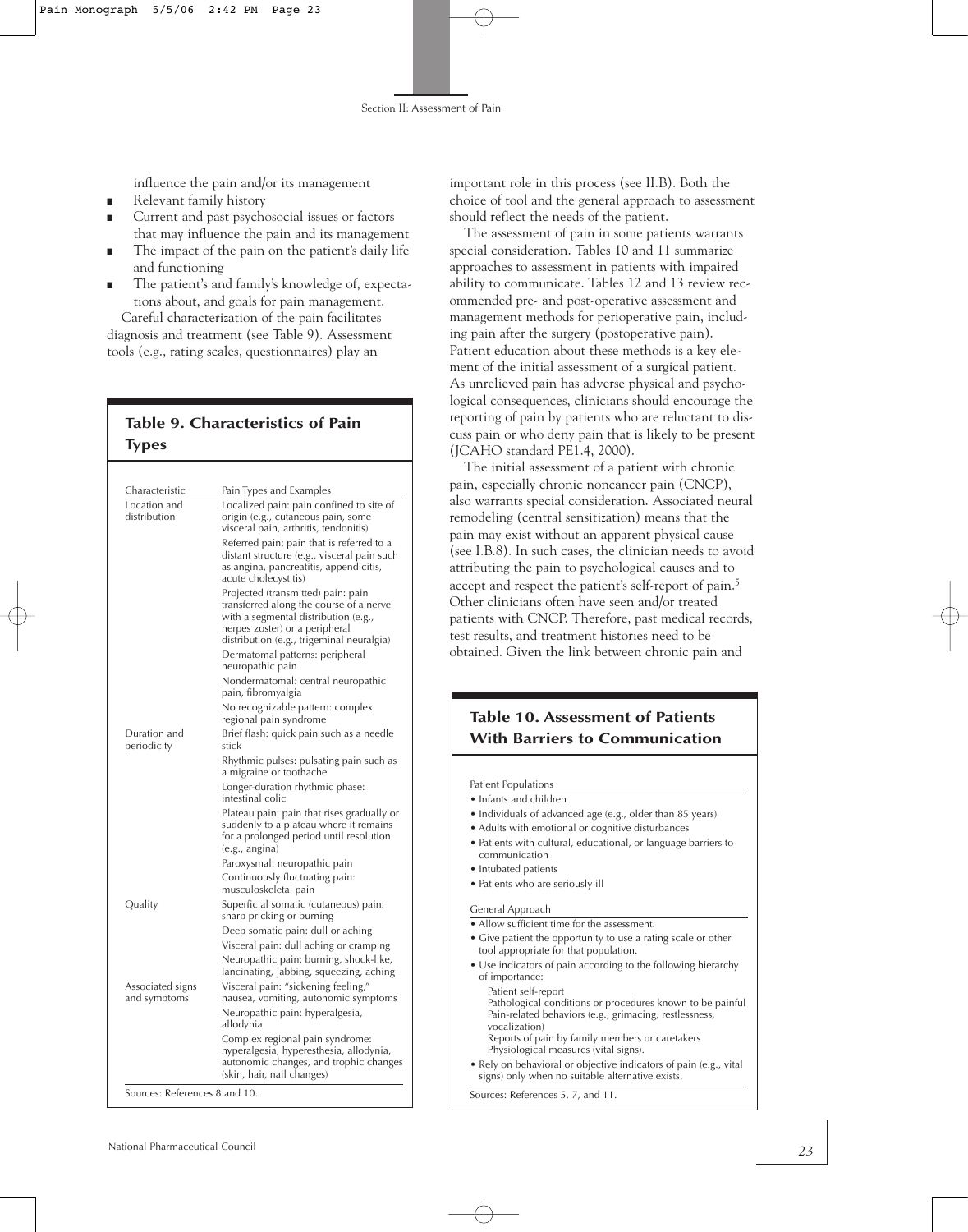| Table 11. Assessment Challenges and Approaches in Special Populations |  |  |  |
|-----------------------------------------------------------------------|--|--|--|
|                                                                       |  |  |  |

| Population                                                   | Challenges                                                                                                                     | Approaches                                                                                                                                                               |  |  |
|--------------------------------------------------------------|--------------------------------------------------------------------------------------------------------------------------------|--------------------------------------------------------------------------------------------------------------------------------------------------------------------------|--|--|
| Elderly                                                      | Under-reporting of discomfort due to fear, cultural<br>factors, stoicism<br>Impairments (e.g., hearing, vision, comprehension, | Avoid time pressure in assessment<br>Evaluate for impairments that limit ability to<br>communicate                                                                       |  |  |
|                                                              | verbal skills) may limit ability to communicate<br>Difficulty with visually oriented or complex                                | Use tools that the elderly find easy to use<br>(e.g., FPS <sup>a</sup> )                                                                                                 |  |  |
|                                                              | assessment tools                                                                                                               | Be aware of changes in various parameters in elderly<br>patients (impaired ADLs, social function, walking) that<br>may be indicative of unrelieved pain                  |  |  |
| Infants and children                                         | Difficulty communicating (e.g., pre-verbal)<br>Difficulty discriminating between anxiety<br>and pain intensity                 | Select an approach that is consistent with the patient's<br>developmental stage<br>For infants, rely on indicators such as crying and<br>reflex withdrawal               |  |  |
|                                                              |                                                                                                                                | In toddlers, watch for pursed lips, wide opening of<br>eyes, rocking, rubbing, defensive behavior (e.g., biting,<br>hitting, kicking, running away)                      |  |  |
|                                                              |                                                                                                                                | Use age-appropriate assessment tools for children<br>3 years or older (e.g., Oucher picture scale, FPS,<br>"thermometer" NRSa)                                           |  |  |
| Patients of different<br>cultural or language<br>backgrounds | Different languages<br>Different behavioral responses to pain<br>Different treatment preferences                               | Use words such as "pain," "hurt," and "ache"<br>Use assessment tools in appropriate language<br>Provide patient education materials in native<br>language, when possible |  |  |

aSee Table 17 for information about FPS and NRS.

ADLs: activities of daily living; FPS: Faces Pain Scale; NRS: numeric rating scale.

depression, the impact of the pain on the patient's mood, satisfaction, quality of life, and cognitive functioning also requires thorough exploration. Key elements of this evaluation include a more comprehensive psychosocial assessment, psychiatric evaluation, psychometric testing (as appropriate), and assessment of function and any disability (see Table 14).9,18

#### *b. Physical examination*

The initial assessment of a patient with pain includes a physical examination. The clinician uses this examination to help identify the underlying cause(s) of the pain and reassure the patient that his or her complaints of pain are taken seriously. <sup>8</sup> During this examination, the clinician appraises the patient's general physical condition, with special attention to the musculoskeletal and neurological systems and site(s) of pain (see Table 15). The clinician also may evaluate the effect of various physical factors (e.g., motion, applied heat or cold, deep breathing, changes in position) on the pain and/or performance measures of physical function (e.g., range of motion, ability of patient to carry out activities of daily living).

Patients with some types of pain (e.g., chronic and/or neuropathic pain) require more extensive neurological and musculoskeletal assessment. For example, a clinician may need to use a dermatome map to determine the origin of neuropathic pain or perform a formal assessment of disability in a patient who is applying for disability benefits.

#### *c. Diagnostic studies*

The need for and type of diagnostic studies are determined by characteristics of the pain and suspected underlying condition. Appropriately selected tests can lead to accurate diagnosis and improve outcomes (e.g., reduce pain and adverse effects of therapy, improve function and quality of life).9 However, diagnostic studies are meant to supplement, not replace, a comprehensive patient history and physical examination. Table 16 summarizes examples of diagnostic studies used in patients with pain.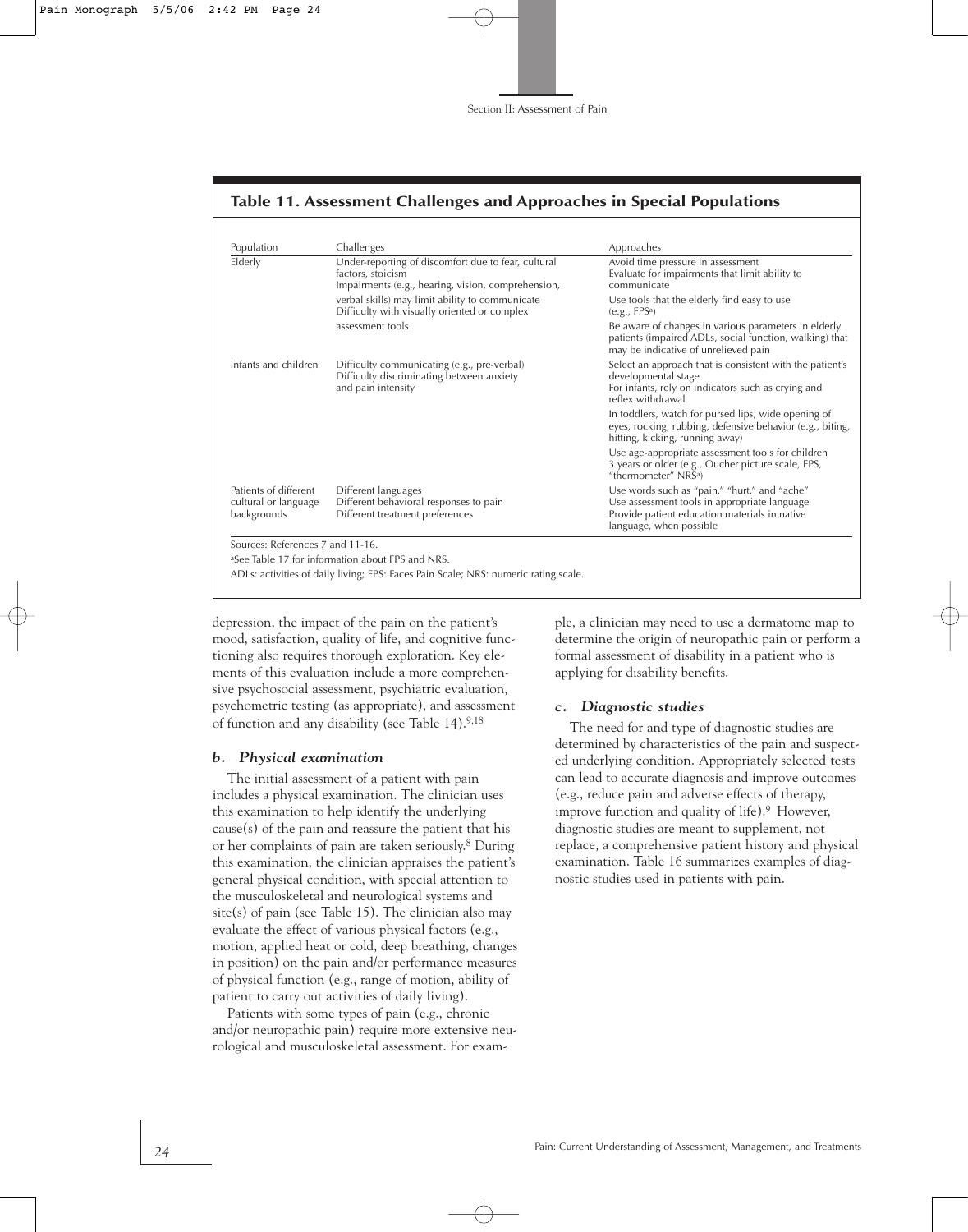## **Table 12. Preoperative Assessment and Patient Education Recommendations**

- Establish a positive relationship with patients and/or families.
- Obtain a pain history.
- Educate the patient about pain assessment (e.g., methods, frequency) and pharmacologic and nonpharmacologic management strategies.
- Explore concerns/dispel misconceptions about use of pain medications, side effects, and addiction.
- Develop a strategy for postoperative analgesia in collaboration with the patient based on type of surgery, expected severity of postoperative pain, underlying medical conditions, the risk-benefit ratio and costs of available techniques, and patient's preferences and/or previous experience(s) with pain.
- Involve the patient in selecting an appropriatea pain measurement tool (e.g., NRS, VAS), and review its features with the patient.
- Educate the patient (and/or families) about their responsibilities in pain management (e.g., providing a factual report of pain, preventing or halting pain before it has become well established). Negotiate a criterion (e.g., a score of 3-4 on a 10-point pain intensity scale) that will result in a dose increment or other intervention.
- Document the patient's preferred pain assessment tool and the goals for pain control (pain score).

Sources: References 5 and 17.

aFactors that help to determine the appropriate tool include: 1) the patient's age; physical, emotional, or cognitive status; and preference; 2) the assessor's expertise, time, and degree of effort available; and 3) the institution's requirements for monitoring and documentation for quality assurance purposes. NRS: numeric rating scale; VAS: visual analog scale.

# **B . M E A S U R E M E N T O F PA I N : C O M M O N**  $A$  **S SESSMENT TOOLS**

Tools for pain assessment include unidimensional scales and multidimensional tools. The former (i.e., rating scales) usually assess a single dimension of pain, patient self-report of pain intensity. Although useful for assessing acute pain of clear etiology (e.g., postoperative pain), rating scales may oversimplify the assessment of some types of pain.12 Therefore, experts recommend the use of multidimensional tools in the assessment of complex or persistent pain.

#### **1. Unidimensional Scales**

Rating scales provide a simple means for patients to rate pain intensity. Typical scales use numeric (e.g., 0-10), verbal (word), or visual (image) descriptors to quantify pain or pain relief. The tool should be appropriate for the patient's developmental, physical, emotional, and cognitive status, as well as reli-

## **Table 13. Postoperative Assessment and Patient Education Recommendations**

- Assess multiple indicators of pain, including 1) patient perceptions (self-report), 2) cognitive attempts to manage pain, 3) behavioral responses (e.g., splinting the operative site, distorted posture, decreased mobility, insomnia, anxiety, depression), and 4) physiological responses (vital signs).
- Accept the patient self-report, and only substitute behavior and/or physiological responses if the patient is unable to communicate.
- Measure pain at rest and during activity (e.g., moving, deep breathing, coughing).
- Assess pain frequently during the immediate postoperative period: 1) at regular intervals, consistent with surgery type and pain severity (e.g., every 2 hours while awake for 1 day after surgery); 2) with each new report of pain; and 3) at a suitable interval after each analgesic intervention (e.g., 30 minutes after parenteral drug therapy, and 1 hour after oral analgesics). Increase the frequency of assessment for changing interventions or inadequate pain control.
- Record pain intensity and response to any interventions (including side effects) in a visible and accessible place (e.g., bedside chart).
- Immediately evaluate instances of unexpected intense pain, particularly if sudden or associated with evidence of potential complications.<sup>a</sup>
- Consider all reasons for any discrepancies between a patient's self-report of pain and his or her behavior. Such discrepancies may reflect good coping skills or diversionary activities (e.g., distraction, relaxation techniques). Alternatively, a patient may be denying pain because of stoicism or fear of inadequate pain control.
- Give special consideration to needs of special populations, and be aware of potential barriers to effective communication (e.g., mental, cognitive, or hearing impairments; language barriers; cultural traditions).
- Revise the management plan, as needed, if pain behavior is observed or the patient expresses feelings of inadequate pain control.
- Prior to patient discharge, review with the patient the interventions used and their efficacy; provide specific discharge instructions regarding outpatient pain management.

Sources: References 5 and 17.

<sup>a</sup>Signs such as fever, hypertension, tachycardia, or oliguria may be indicative of complications including wound dehiscence, infection, or deep venous thrombosis.

able, valid, and easy to use.5 Examples of these scales include the following (see Table 17):

- *Numeric rating scale (NRS):* The NRS is the most commonly used rating scale. Patients rate their pain on a 0-to-10 scale or a 0-to-5 scale, with 0 representing "no pain at all" and 5 or 10 representing "the worst imaginable pain." Pain intensity levels are measured at the initial encounter, following treatment, and periodically, as suggested by guidelines and the clinical situation.
- *Visual analog scale (VAS)*: The VAS consists of a 10-cm line, with anchors at either end. One end is marked "no pain" and the other end is marked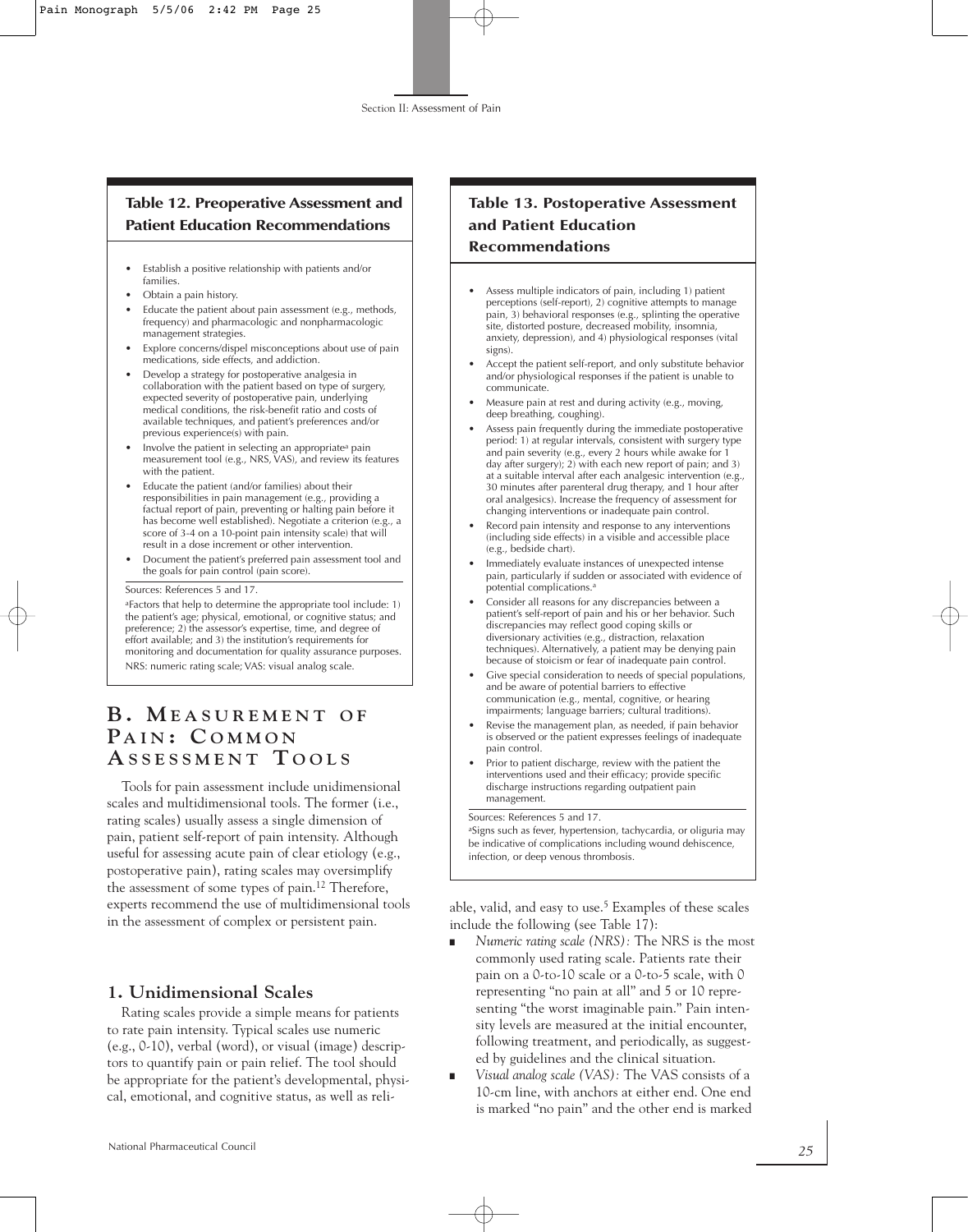## **Table 14. Additional Aspects of the Patient History in Patients With Chronic Noncancer Pain**

- Pain treatment history: full review of results from past work-ups and treatments as well as patient's utilization of health care resources (e.g., office visits).
- Comprehensive psychosocial evaluation focused on: 1) patient responses to chronic pain (e.g., coping skills, avoidance of stressors, presence of chronic pain syndrome); 2) what the pain means to the patient; 3) evidence of family, legal, or vocational issues; and 4) expectations of family members, employers, attorneys, or social agencies (e.g., Social Security Administration). This evaluation may involve interviewing family members, too.
- Psychiatric interview to: 1) identify any psychological symptoms (e.g., depression, anxiety, anger), coexisting psychiatric disorders, or psychological traits; 2) evaluate suicide risk in patients with clinical signs of depression (e.g., sleep or appetite disturbances, hopelessness); and 3) identify history of events (e.g., severe or extreme trauma) that may lead to somatization or pain.
- Psychometric tests,<sup>a</sup> when appropriate, to provide information about the pain, associated problems, and any coexisting psychopathology.
- Assessment of function and any disability to determine the patient's ability to perform daily activities (e.g., household chores, work tasks, leisure interests) and function autonomously, as well as the presence and levels of disability. Questionnaires such as the Pain Disability Index can be used to assess levels of disability, when appropriate. More formal evaluation of disability may be needed in some cases (e.g., application for disability benefits).
- Review of results with patient and family: This is the first step in the treatment of chronic noncancer pain, providing an opportunity to establish the rehabilitative focus of pain management and set realistic treatment goals.

Sources: References 8 and 18.

aPsychometric tests include pain-related instruments (e.g., McGill Questionnaire, Multidimensional Pain Inventory, Beck Depression Inventory) and personality assessment instruments (e.g., Minnesota Multiphasic Personality Inventory-2, Coping Strategies Questionnaire).

"pain as bad as it could be" or "the worst imaginable pain." The patient marks the place on the line to indicate his or her pain intensity. The clinician then measures the line with a ruler and assigns a score.28

Categorical scales: Categorical scales provide a simple means for patients to rate pain intensity using verbal or visual descriptors of the pain. Melzack and Torgerson<sup>29</sup> introduced a scale with five verbal descriptors (i.e., mild, discomforting, distressing, horrible, and excruciating). The Faces Pain Scale (FPS) for Adults and Children16 and the Wong-Baker Faces Rating Scale (for children)<sup>30-31</sup> are categorical scales with visual descriptors. The FPS consists of eight images of faces with various expressions (e.g., smiling, frowning, grimacing). The patient

selects the face that is consistent with his or her current level of pain.

## **2. Multidimensional Tools**

Although not used as often as they should be, multidimensional tools provide important information about the pain's characteristics and effects on the patient's daily life.12,22 These tools are designed for patient self-report, but a clinician may assist the patient. Examples of multidimensional tools include (see Table 18):

- *Initial Pain Assessment Tool: This tool, which was* developed for use in the initial patient evaluation, elicits information about characteristics of the pain, the patient's manner of expressing pain, and the effects of the pain on the patient's life (e.g., daily activities, sleep, appetite, relationships, emotions).7 It includes a diagram for indicating pain location(s), a scale for the patient to rate pain intensity, and a space for documenting additional comments and management plans.
- *Brief Pain Inventory (BPI)*: This tool is quick and easy to use and quantifies both pain intensity and associated disability. 12,34-35 It consists of a series of questions that address aspects of the pain experienced over the preceding 24 hours (e.g., pain location and intensity, impact on the patient's life, type and effectiveness of any treatments). The BPI generally takes about 5 to15 minutes to complete and is useful for a variety of patient populations.36-37
- *McGill Pain Questionnaire (MPQ)*: The MPQ is one of the most extensively tested multidimensional scales in use.32 This tool assesses pain in three dimensions (i.e., sensory, affective, and evaluative) based on words that patients select to describe their pain. The MPQ can be combined with other tools to improve diagnostic accuracy. <sup>12</sup> A briefer form of the MPQ, the short-form McGill Pain Questionnaire, is also available.39

A number of other multidimensional tools for pain assessment exist.12 Some are designed to measure chronic pain in general, while others are specific to particular pain syndromes. In addition, some quality of life instruments (e.g., Medical Outcome Study Short-Form 36 Health Survey Instrument) assess pain.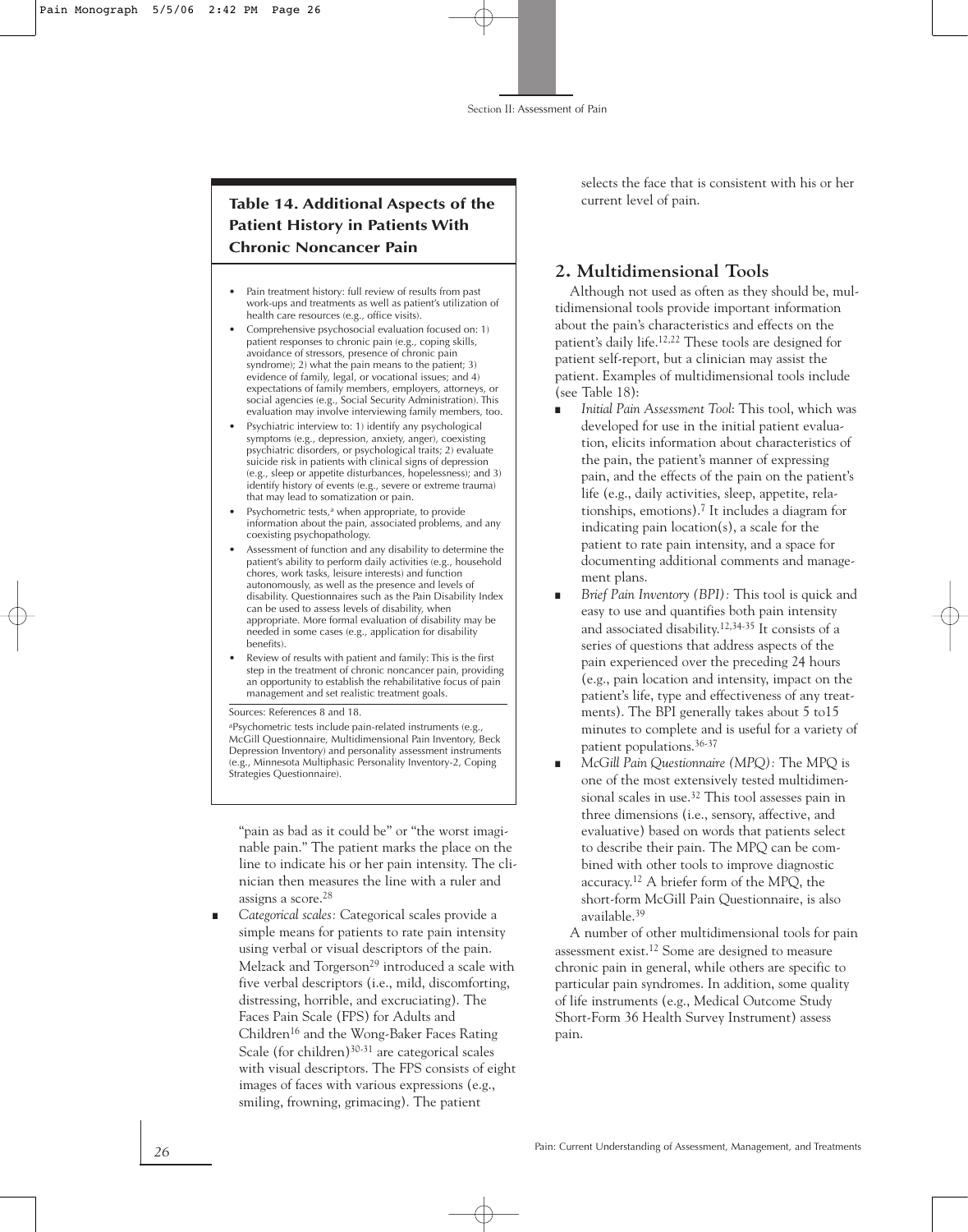## **Table 15. Physical Examination of a Patient With Pain**

| Region                 | Rationale, Methods, and Potential findings                                                                                                                                                                                                                                                                                                                                                                                                                                                                                                                                                                                                                                                      |  |  |  |
|------------------------|-------------------------------------------------------------------------------------------------------------------------------------------------------------------------------------------------------------------------------------------------------------------------------------------------------------------------------------------------------------------------------------------------------------------------------------------------------------------------------------------------------------------------------------------------------------------------------------------------------------------------------------------------------------------------------------------------|--|--|--|
| General                | Observe and/or identify:<br>• Patient's general appearance and vital signs<br>• Evidence of overt abnormalities (e.g., weight loss, muscle atrophy, deformities, trophic changes)<br>• Any subjective manifestations of pain (e.g., grimacing, splinting)                                                                                                                                                                                                                                                                                                                                                                                                                                       |  |  |  |
| Site of pain           | Inspect the pain site(s) for abnormal appearance or color of overlying skin or visible muscle spasm<br>Palpate the site(s) to assess for tenderness and correlate tenderness with any associated subjective or objective findings<br>Use percussion (or jarring) to elicit, reproduce, or evaluate the pain and any tenderness on palpation<br>Use the brush, pinch, pin prick, and/or scratch tests to assess for allodynia, hyperalgesia, or hyperesthesia<br>Determine the effects of physical factors (e.g., motion, applied heat or cold, deep breathing, changes in position) on<br>pain                                                                                                  |  |  |  |
| Other regions          | Examine other regions as directed by the patient history or assessment of pain site                                                                                                                                                                                                                                                                                                                                                                                                                                                                                                                                                                                                             |  |  |  |
| Neurological<br>system | At minimum, perform a screening neurological examination (i.e., assess cranial nerves, spinal nerves, sympathetic<br>nervous system function, coordination, and mental status) to screen for:<br>• Sensory deficits (e.g., impaired vision or hearing) or abnormal sensations (e.g., paresthesia, dysesthesia, allodynia,<br>hyperpathia)<br>• Motor abnormalities or deficits (e.g., weakness, exaggerated or diminished reflexes)<br>• Lack of coordination<br>• Evidence of sympathetic nervous system dysfunction (e.g., skin flushing, unusual sweating)<br>• Abnormalities or deficits in orientation, recent or remote memory, parietal sensory function, language function, and<br>mood |  |  |  |
| Musculoskeletal        | Observe and/or identify:                                                                                                                                                                                                                                                                                                                                                                                                                                                                                                                                                                                                                                                                        |  |  |  |
| system                 | • Body type, posture, and overall symmetry<br>• Abnormal spine curvature or limb alignment and other deformities<br>• Abnormal movements and/or irregular gait during walking<br>• Range of motion (spine, extremities)                                                                                                                                                                                                                                                                                                                                                                                                                                                                         |  |  |  |
|                        | For muscles in neck, upper extremities, trunk, and lower extremities:<br>• Assess multiple parameters (e.g., tone, volume, contour, strength and power, range of motion)<br>• Observe for any abnormalities (e.g., weakness, atrophy, hypertrophy, irritability, tenderness, trigger points)                                                                                                                                                                                                                                                                                                                                                                                                    |  |  |  |

Source: Reference 8.

#### **Table 16. Examples of Diagnostic Tests**

| Type                                                         | Definition                                                                                                                                                                      | Potential Uses                                                                                                                                                                           |
|--------------------------------------------------------------|---------------------------------------------------------------------------------------------------------------------------------------------------------------------------------|------------------------------------------------------------------------------------------------------------------------------------------------------------------------------------------|
| Screening laboratory tests                                   | Includes CBC, chemistry profile (e.g.,<br>electrolytes, liver enzymes, BUN,<br>creatinine), urinalysis, ESR                                                                     | Screen for illnesses, organ dysfunction                                                                                                                                                  |
| Disease-specific<br>laboratory tests                         | Includes autoantibodies, sickle<br>cell test                                                                                                                                    | Autoimmune disorders, SCD                                                                                                                                                                |
| Imaging studies                                              | Includes radiographs (x-rays), CT,<br>MRI, US, myelography                                                                                                                      | Detection of tumors, other structural abnormalities                                                                                                                                      |
| Diagnostic procedures                                        | Includes lumbar puncture,<br>thoracentesis, paracentesis, biopsy                                                                                                                | Detection of various illnesses                                                                                                                                                           |
| Electrodiagnostic<br>tests<br>$\bullet$ EMG<br>$\bullet$ NCS | Include EMG (direct examination of<br>skeletal muscle via needle electrodes)<br>and NCS (examination of conduction<br>along peripheral sensory and motor<br>nerves or plexuses) | Detection of myopathies, some neuropathies, MS                                                                                                                                           |
| Diagnostic<br>nerve block                                    | Nerve block (injection of a local<br>anesthetic to determine the source/<br>mechanism of the pain)                                                                              | Multiple uses, <sup>a</sup> including:<br>• Identification of structures responsible for the pain<br>(e.g., sacroiliac or facet joint blocks)<br>• Differentiation between types of pain |

Sources: References 19-20a.

<sup>a</sup>Diagnostic neural blockade (pain blocks) with a local anesthetic may be useful in determining the anatomic source of the pain, nociceptive<br>pathways, or the contribution of the sympathetic nervous system to the pain.<sup>20a</sup> referred pain, somatic vs. visceral pain, or central vs. peripheral pain.

BUN: blood urea nitrogen; CBC: complete blood count; CT: computed tomography; EMG: electromyography; ESR: erythrocyte sedimentation<br>rate; MRI: magnetic resonance imaging; MS: multiple sclerosis; NCS: nerve conduction studi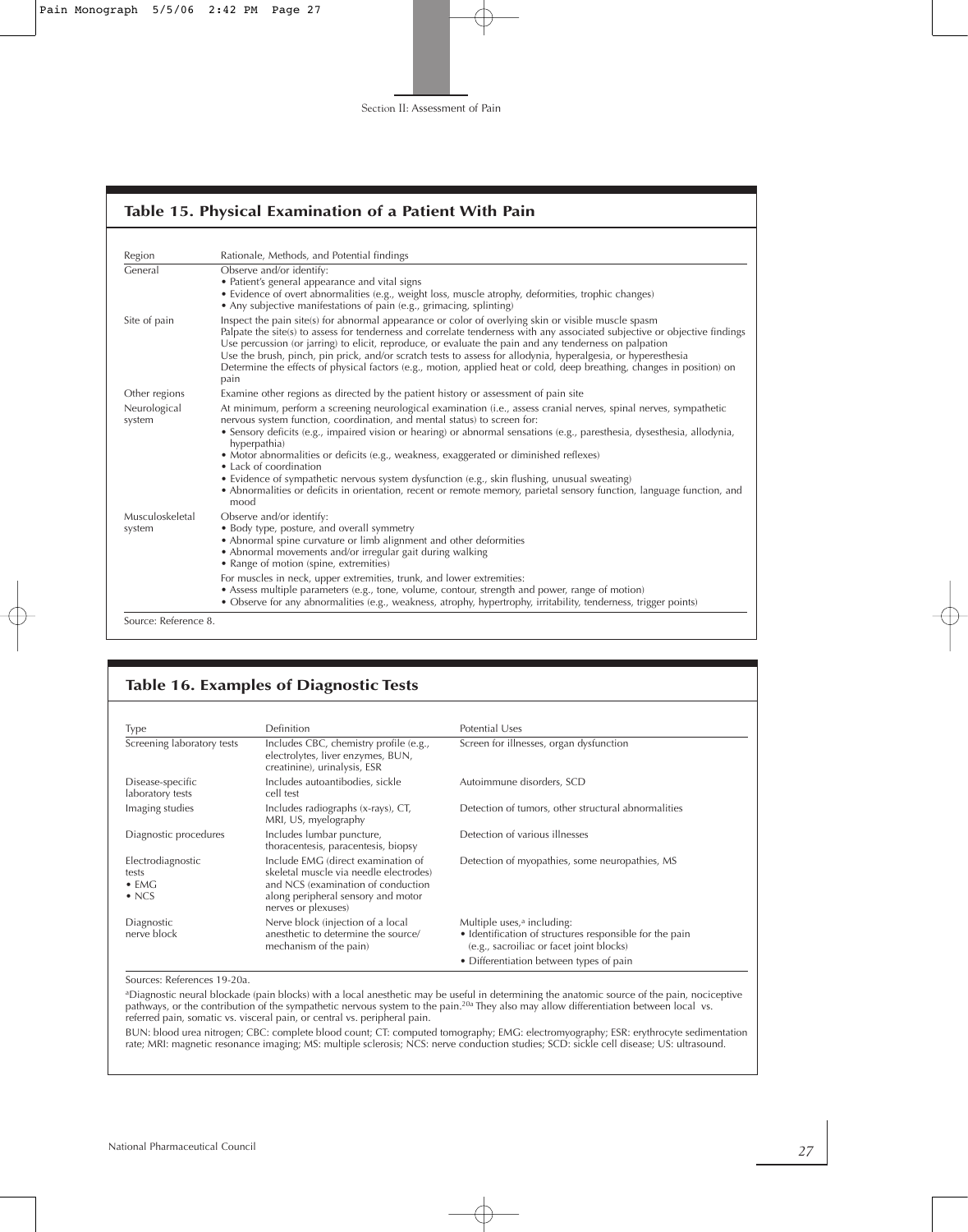| Scale                                   | Administration   | Advantages                                                                                                                                                                                                                                      | Disadvantages                                                                                                                                                      | Comments                                                            |
|-----------------------------------------|------------------|-------------------------------------------------------------------------------------------------------------------------------------------------------------------------------------------------------------------------------------------------|--------------------------------------------------------------------------------------------------------------------------------------------------------------------|---------------------------------------------------------------------|
| <b>Numeric</b><br>rating scale<br>(NRS) | Verbal or visual | Easy to use<br>Simple to describe<br>High rate of adherence<br>Elexible administration<br>(including by telephone)<br>Validated for numerous<br>settings and pain types<br>(acute, cancer, CNCP)                                                | Less reliable for some<br>patients (very young or<br>old; patients with visual,<br>hearing, or cognitive<br>impairment)                                            | Most commonly used rating scale                                     |
| Visual<br>analog<br>scale<br>(VAS)      | Visual           | Efficient to administer<br>Valid in patients with chronic<br>pain, older than age 5 years,<br>rheumatic disease                                                                                                                                 | Time-consuming scoring<br>Controversial validity<br>Can cause patient<br>confusion<br>Poor reproducibility with<br>cognitive dysfunction                           | FPS generally preferred to the VAS<br>for assessment in the elderly |
| Faces pain<br>scale (FPS)               | Visual           | Perceived as easier<br>than NRS or VAS<br>No influence of culture,<br>gender, or ethnicity<br>Useful in individuals with<br>difficulty communicating<br>(e.g., children, elderly,<br>individuals with limited<br>language fluency or education) | Potential for distorted<br>assessment (i.e., patients'<br>tendency to point to the<br>center of such scales)<br>Need for instrumentation<br>(i.e., a printed form) | Good alternative for patients with<br>difficulty communicating      |

#### **Table 17. Unidimensional Pain Assessment Tools**

Sources: Reference 7, 11-13, 16, and 21-27.

CNCP: chronic noncancer pain; FPS: Faces Pain Scale; NRS: numeric rating scale; VAS: visual analog scale.

#### **Table 18. Multidimensional Pain Assessment Tools**

| Scale                                          | Administration | Advantages                                                                                                                                                                                                                                                     | Disadvantages or Comments                                                                                                                                                         |
|------------------------------------------------|----------------|----------------------------------------------------------------------------------------------------------------------------------------------------------------------------------------------------------------------------------------------------------------|-----------------------------------------------------------------------------------------------------------------------------------------------------------------------------------|
| <b>Brief Pain</b><br>Inventory (BPI)           | Visual         | Reliable and valid for many clinical<br>situations (e.g., cancer pain, arthritis<br>pain, pain associated with HIV<br>infection) and across cultures and<br>languages<br>Available in multiple languages<br>Quick, quantifies pain intensity<br>and disability | Used both clinically and in research<br>Good choice of measure in patients<br>with progressive conditions                                                                         |
| Initial Pain<br>Assessment<br>Inventory (IPAI) | Visual         | May be completed by patient<br>or clinician<br>Includes diagram for illustrating<br>sites of pain                                                                                                                                                              |                                                                                                                                                                                   |
| McGill Pain<br>Ouestionnaire<br>(MPQ)          | Verbal         | Extensively tested<br>Assesses sensory and affective<br>dimensions of pain<br>Short form takes only 2-3 minutes                                                                                                                                                | Long form takes 5-15 minutes to complete<br>Some patients confused by vocabulary<br>Total score, but not individual scale scores,<br>is considered valid measure of pain severity |
| Memorial Pain<br>Assessment<br>Card            | Visual         | Rapid to use<br>Correlated with other longer measures<br>of pain and mood<br>Can fold card so that the patient views<br>only one scale at a time                                                                                                               | Assesses pain relief and mood on VAS and adds<br>a set of adjectives reflecting pain intensity                                                                                    |
| Pain drawing                                   | Written        | May demonstrate nature of pain at a<br>glance (e.g., radiculopathy, peripheral<br>neuropathy, trigeminal neuralgia, arthritis)<br>Helps to avoid overlooking pain that the<br>patient fails to mention                                                         |                                                                                                                                                                                   |

BPI: Brief Pain Inventory; HIV: human immunodeficiency virus; IPAI: Initial Pain Assessment Inventory; MPQ: McGill Pain Questionnaire; VAS: Visual analog scale.